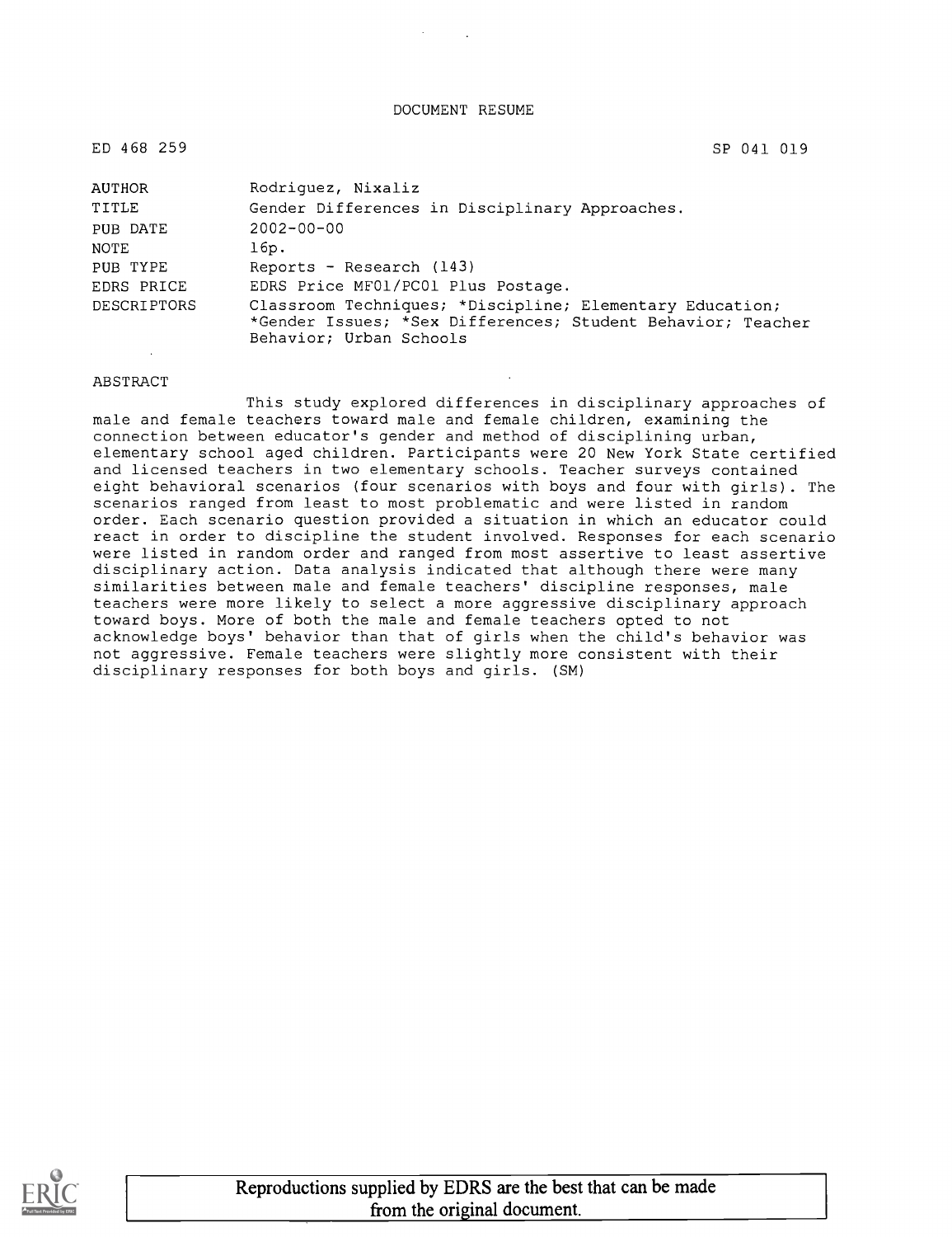# Gender Differences in Disciplinary Approaches

1

Nixaliz Rodriguez

# 2002

U.S. DEPARTMENT OF EDUCATION Office of Educational Research and Improvement EDUCATIONAL RESOURCES INFORMATION CENTER (ERIC)

This document has been reproduced as received from the person or organization originating it.

Minor changes have been made to improve reproduction quality

Points of view or opinions stated in this document do not necessarily represent official OERI position or policy.

PERMISSION TO REPRODUCE AND DISSEMINATE THIS MATERIAL HAS BEEN GRANTED BY

Nixaliz Rodriguez

TO THE EDUCATIONAL RESOURCES INFORMATION CENTER (ERIC)

SP041019

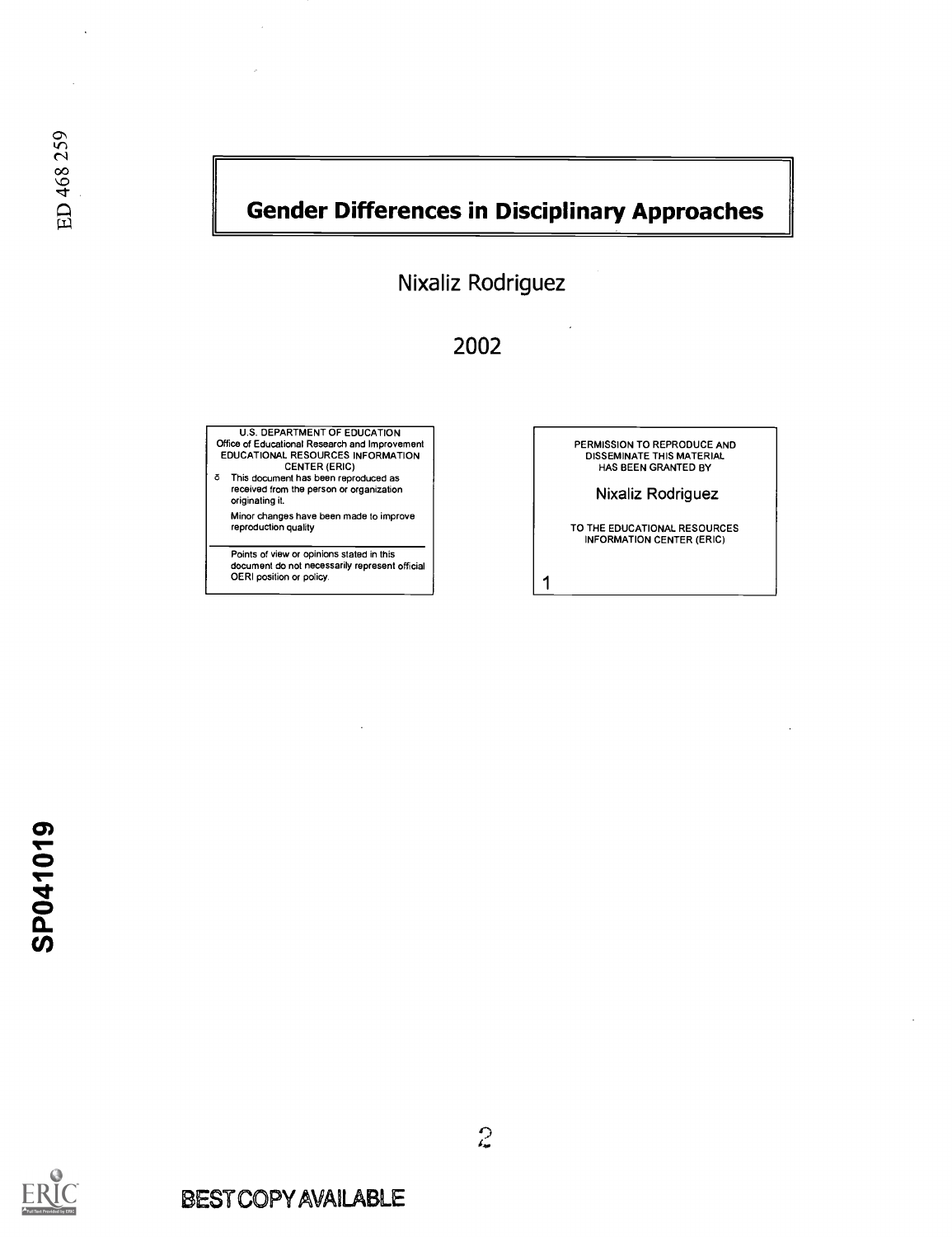#### Gender Differences in Disciplinary Approaches

Nixaliz Rodriguez

#### ABSTRACT

Educators often find themselves in situations with young children that may or may not require a form of discipline implemented. In order to impose and sustain order in a large group classroom environment, teachers may fmd it complex to implement the appropriate form of discipline successfully. The level of complexity may increase when incorporating different genders within the classroom. The purpose of this article is to explore the differences in disciplinary approaches of male and female teachers toward male and female children. This study looks at the connection between educators' gender and methods of disciplining male and female elementary school aged children in an urban setting. It has been demonstrated that although many similarities were found between female and male educators' discipline responses, male teachers were more likely to select a more aggressive disciplinary approach toward boys. More of both the female and male teachers opted to not acknowledge boys' behavior than that of girls' when the child's behavior was not aggressive. Female teachers were slightly more consistent with their disciplinary responses for both boys and girls.

#### Introduction

The term *discipline* is defined as to train or develop by instruction and exercise especially in self-control; to bring (a group) under control; to impose order upon (Merriam Webster's Dictionary). When interacting with young children, there are often a variety of methods that may be used to discipline the child when deemed necessary by an adult. Depending on the situation, offense committed by the child, and perception of the offense by the adult, the outcome of discipline may vary greatly.

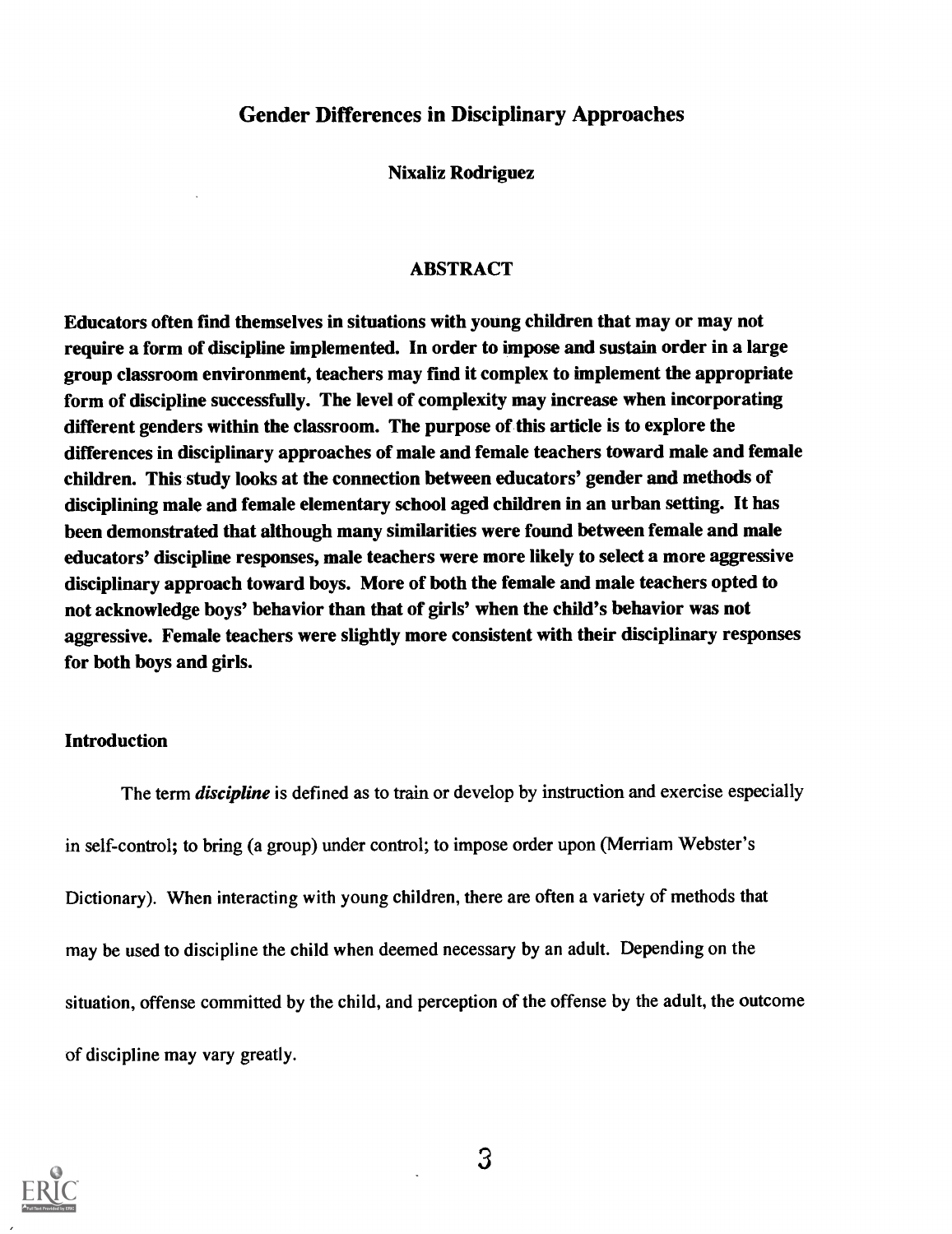Educators often find themselves in situations with young children that may or may not require a form of discipline implemented. In order to impose and sustain order in a large group classroom environment, teachers may find it complex to identify an offensive or negative situation, assess the situation, decide the manner in which the offense should be handled, and implement the appropriate form of discipline successfully. The level of complexity may increase when incorporating different genders within the classroom. "Research results, generally, suggest that boys tend to have higher prevalence rates of behavior problems than girls. Boys problems are, especially, associated with aggressive, acting-out, conduct disorders and social maladjustment, while prevalence figures of withdrawn and neurotic behaviors are almost always the same for boys and girls, although girls show a slight excess" (Papatheodorou & Ramasut, 1993, p. 5).

The purpose of this article is to explore the differences in disciplinary approaches of male and female teachers toward male and female children. The study will look at the connection between educators' gender and methods of disciplining male and female elementary school aged children.

#### Educators and Discipline

When discussing methods of discipline in relation to young children's behavior, educators' responses vary a great deal. Some individuals believe strongly in a structured form of discipline. Others lean toward a more open approach to discipline in which the child develops an understanding of the inappropriateness of his/her behavior. Others still, may advocate a

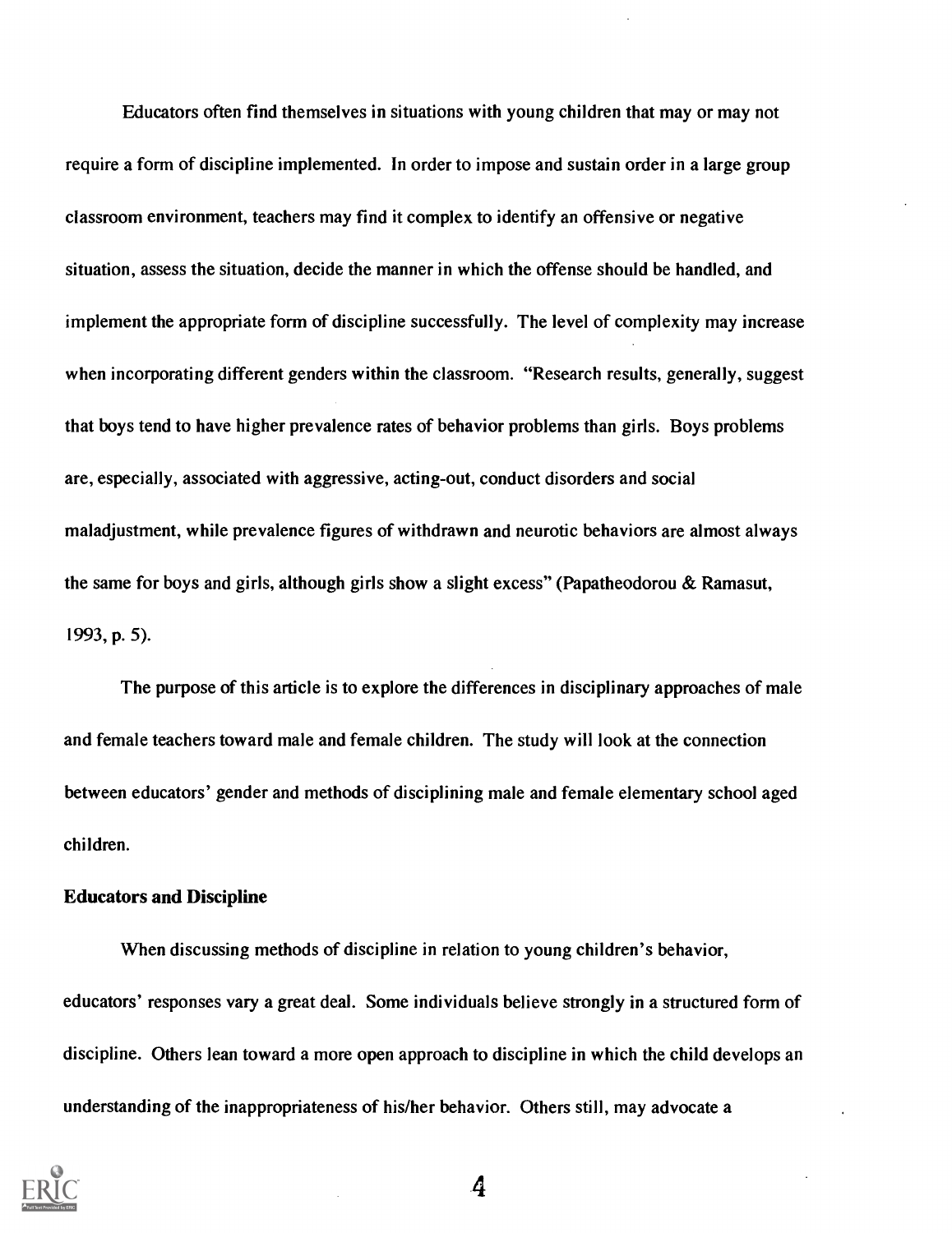particular form of discipline in the home and another form in a school setting. The variations become more elaborate as the individuals' occupation and personal experiences differ, such as with educators. The underlying commonality is often the understanding that children should be cared for and disciplined in order to develop successfully into adulthood. The term "successfully" may mean an array of different meanings to all educators. What exactly defines a successful adult in regards to discipline? Is it one who conforms to social norms? Is it an individual that upholds rules and regulations or a person that will honor basic human rights (De Vries & Zan)?

The question to ask is are we, as educators, implementing forms of discipline that will help develop our children into "successful" adults in our society, and are we imparting the discipline in a uniform manner to both girls and boys alike?

#### Implementation of Discipline

"Gender issues underlie numerous classroom activities...yet teachers have differing views of the position they should take in this matter" (Singh, 1998, p. 2). The opinions of each educator permeate their behavior and responses toward children. Hesitation and uncertainty when dealing with an issue in a classroom is also a response that children are capable of understanding. It has been my experience, when identifying a specific situation, a teacher assesses and decides on the manner in which the situation should be handled and finally implements the appropriate form of discipline. These steps teachers undergo are not predetermined nor can they be researched and studied. The ways in which female and male

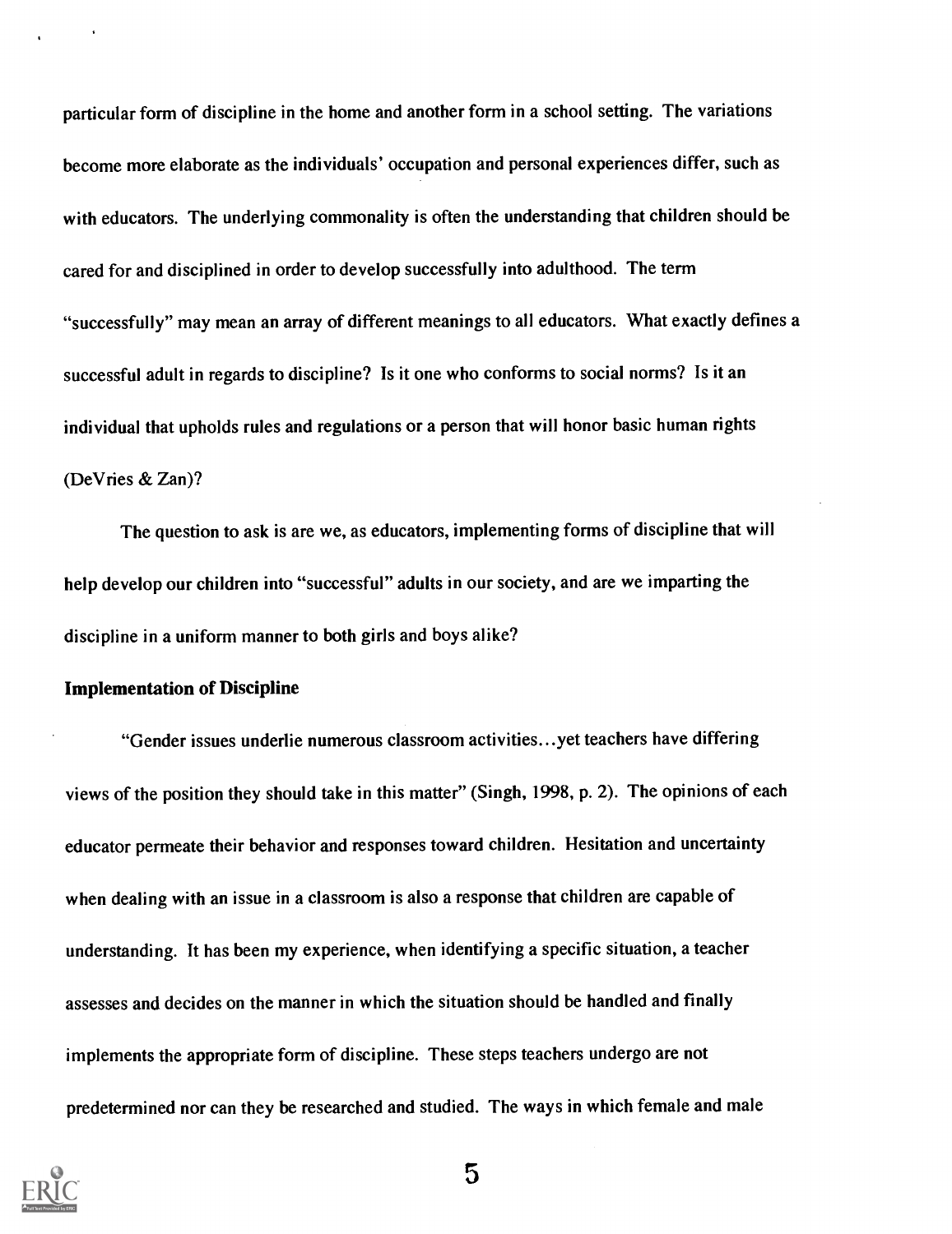educators handle distinct discipline situations are relative to personal experiences, beliefs, and personality traits.

#### Gender-Roles and Educators

There have been a variety of studies written on the role of gender and its part in the process of education. One such study (Lasonen, 1991) identified gender-role attitudes of Finnish vocational teachers. "The major finding identified by this research was that gender accounted for the greatest amount of variance in the gender-role attitudes of teachers...Finnish vocational teachers' gender-role attitudes tended to parallel those of American vocational teachers" (Lasonen, 1991, p. 7). In this study, patterns among male teachers were associated with gender segregated division of labor, whereas females' perceived gender roles as compatible with progressive equity policies. A prominent focus of this particular study was incorporating and promoting gender-equity content into the teachers' in-service training programs in Finland. "Teachers and administrators might need retraining in more gender-equitable teaching and in the awareness of their nonverbal behavior that can contribute to less gender-biased schools and workplaces" (Lasonen, 1991, p. 7).

The nonverbal behavior mentioned is an important focal point in regards to methods of teaching and implementation of discipline. Teachers relay much information through the use of nonverbal cues and behavior. In the study of Finnish vocational teachers, the gender-role biases were relayed to students through the use of nonverbal behavior. The teachers' beliefs were imparted to the students in this manner.

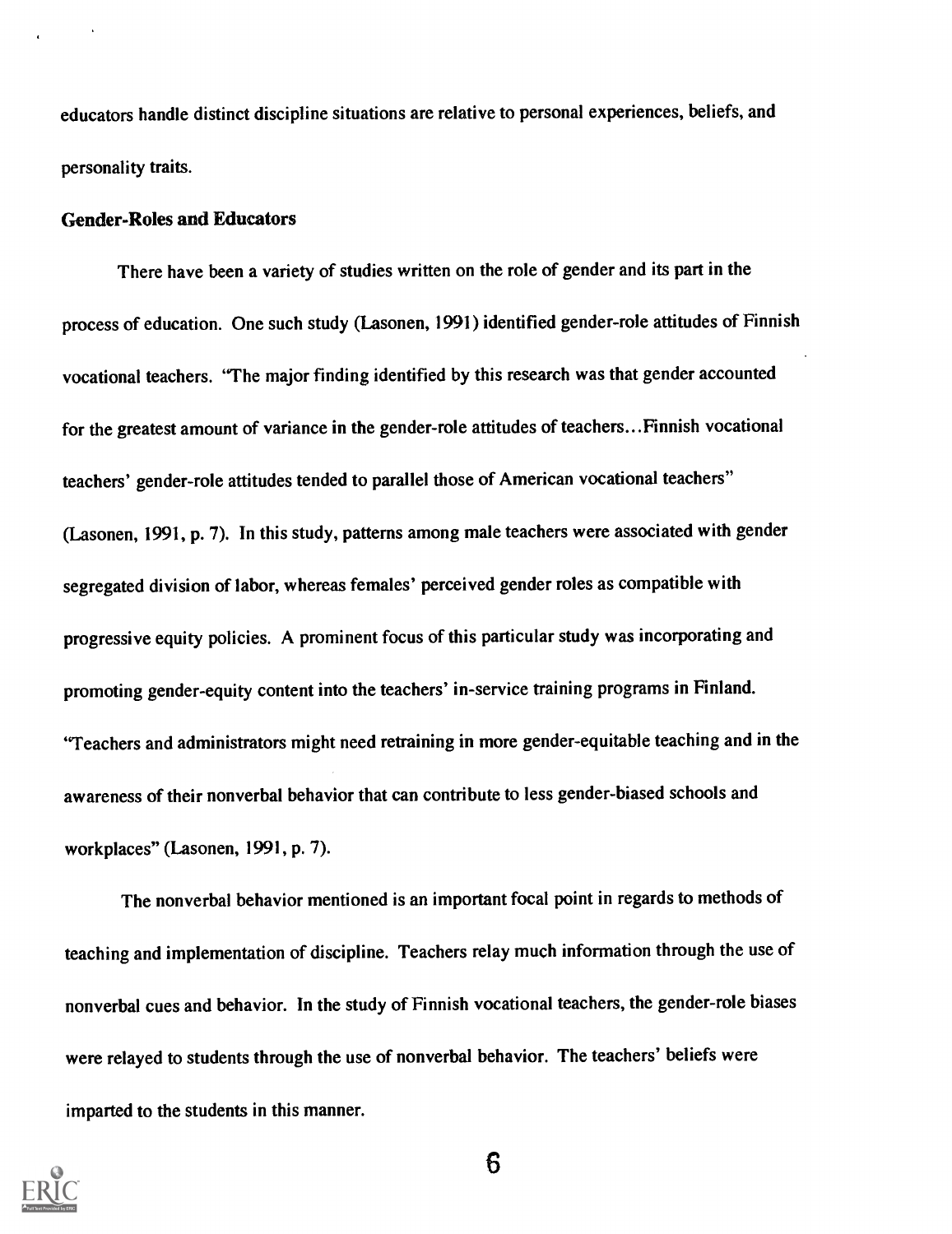Throughout my experiences as an educator, when disciplining young children, I have found that an educators' actions relay messages to their students just as well as their verbal remarks.

#### Male vs. Female: Claims and Beliefs

Many educators have documented their opinions and beliefs with regard to the benefits of male teachers educating boys. Many of these claims and theories have been noted as being stereotypical and is reviewed and refuted within Gold and Reis' (1978) study, on the benefits of male teachers educating boys. "Female teachers cannot teach boys as well as male teachers... [male teachers] are thought to be better able to deal with boys' presumably more active behavior in the classroom and also to aid boys in achieving masculine sex identity" (Gold & Reis, 1978, p. 3). The claims made by educators throughout literature have implicated that teachers have preferences and biases based on gender and have the capability to exude those preferences in their daily interactions with students. "Some educators have argued that female teachers favor girls...Goebes and Shore, for example, found that teachers considered girls to be closer to the ideal than boys on a sloppy-neat continuum, as well as closer to the ideal on other preferred qualities" (p. 4). When discussing the impact of male teachers on male students and the alterations to the environment male teachers would offer in fostering better development of boys; this study finds the difference between male and female teachers limited and gives a detailed explanation. "Only one of the reviewed studies of early elementary school children provided significant or unconfounded positive findings. In later elementary grades, male

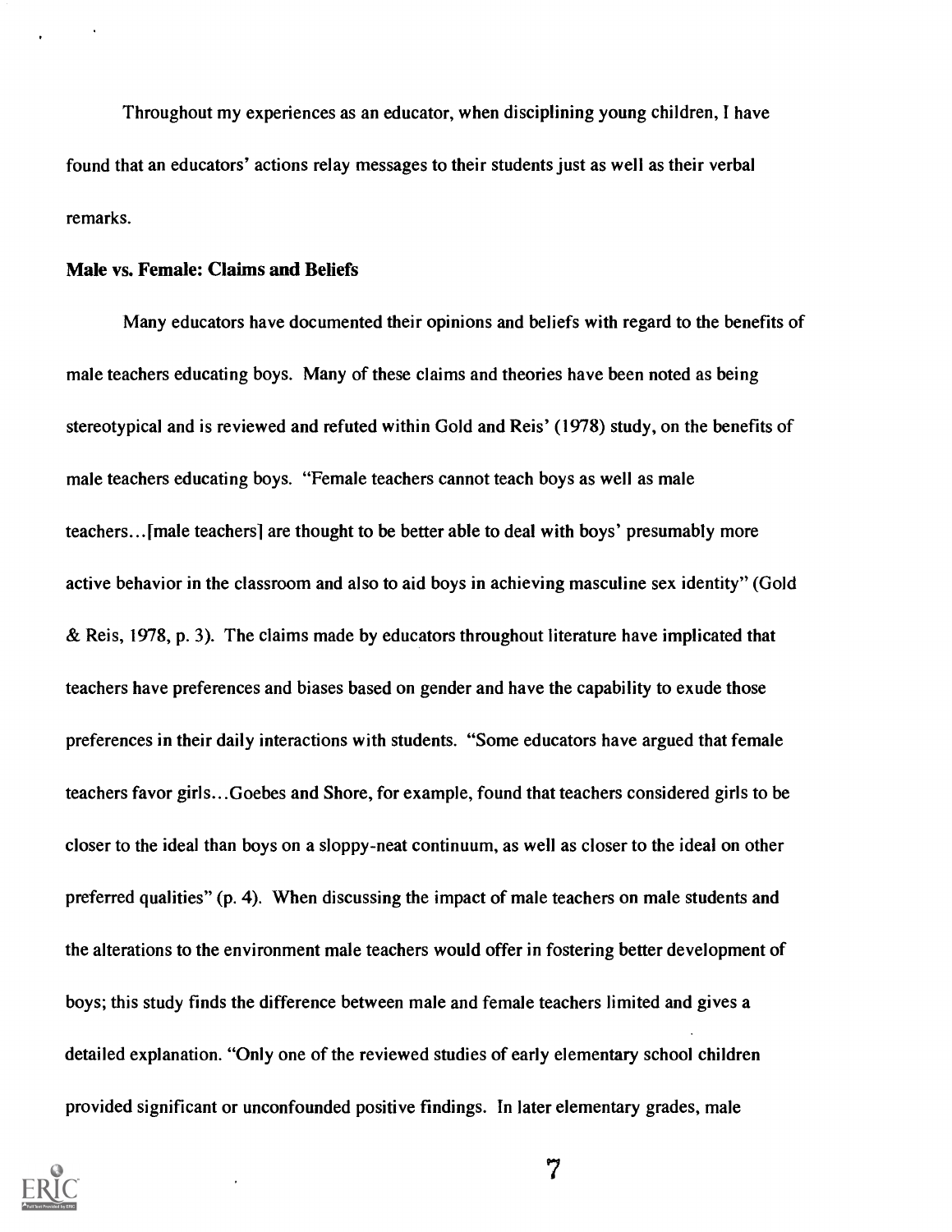teachers may positively influence boys' masculine sex-role preference...overall, few findings indicate that the presence of male teachers provides significant and important benefits" (p. 1).

#### Explanation of Survey

Throughout my years teaching, the topic of discipline and gender has been raised and it has become one of interest to me. Often throughout discussions both with educators and parents, I have encountered stereotypes regarding male and female teachers and ways in which they discipline. Parents of school children, educators, and adults reflecting on their years in school, all have a distinct perception of the differences between male and female teachers. I have been interested to learn whether these perceptions and stereotypes hold any validity.

A total of twenty New York State Certified and licensed teachers in two elementary schools were surveyed. The schools contain grades Kindergarten through six and are located in an urban neighborhood in The Bronx, New York. An equal number of female and male teachers were selected, at random, to participate in this survey (the teachers surveyed were required to have taught in a classroom setting rather than Cluster position or Gym teachers, at some point in their career).

The survey contained eight behavioral scenarios (four scenarios included boys and four included girls). The behavioral scenarios ranged from least problematic to most problematic and were listed in random order. Responses for each scenario were also listed in random order and ranged from most assertive disciplinary action to the least assertive disciplinary action.

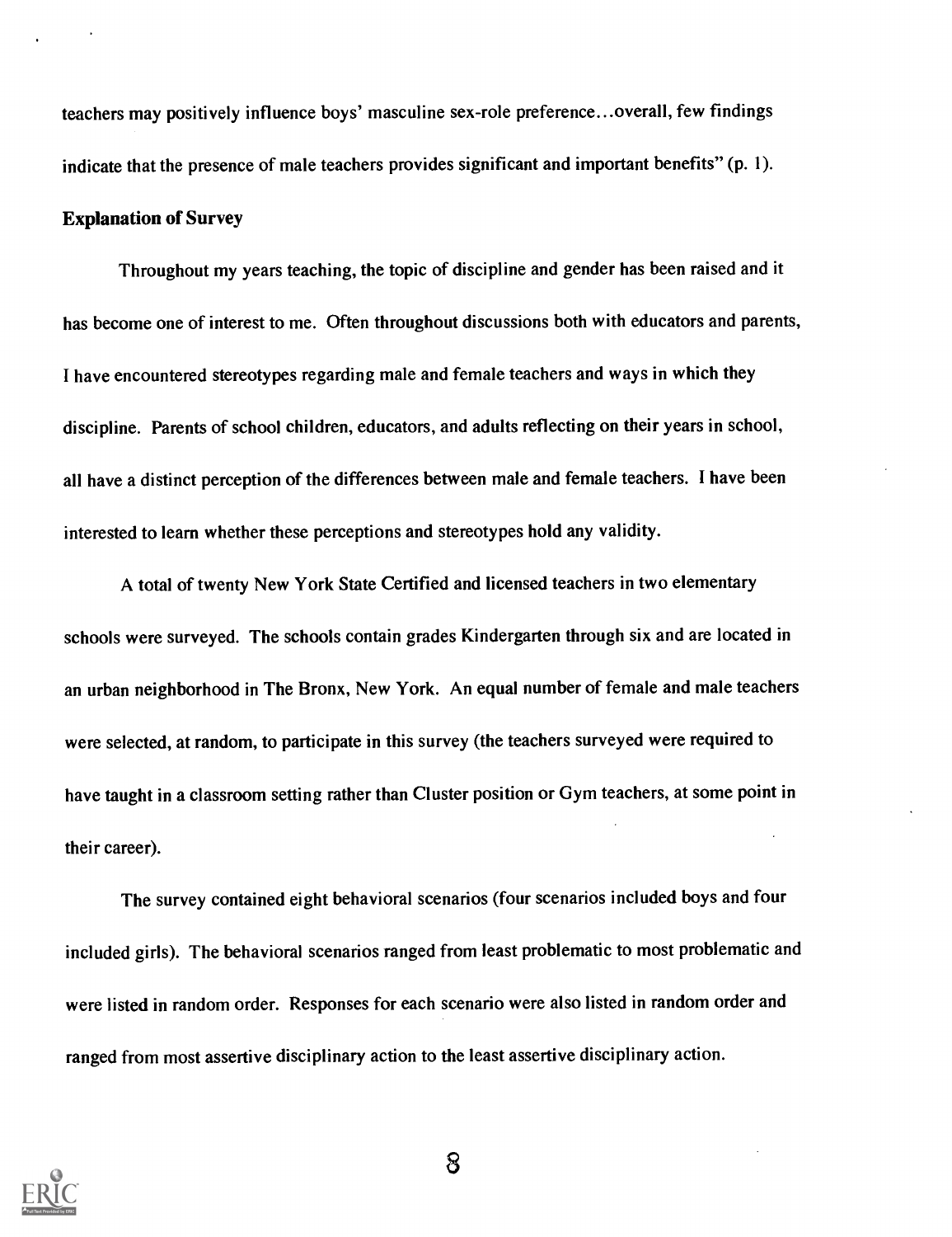Each scenario question on the survey conducted, provided a situation in which an educator may react in order to discipline the student involved. Scenario question one involves a male student that shouts out an answer before raising his hand in class. Each scenario's situation and student gender (via name) is listed in the chart below.

|                                                                                        |                                                          | Scenario (Gender- specific/name)                              |
|----------------------------------------------------------------------------------------|----------------------------------------------------------|---------------------------------------------------------------|
| Scenario                                                                               | Question                                                 |                                                               |
|                                                                                        |                                                          | Greg shouts an answer without raising his hand.               |
|                                                                                        |                                                          | Carol kicks another student during a lesson in class.         |
| Michael pulls and tears another student's shirt.<br>David interrupts to ask for water. |                                                          | Alysha completes class work and begins writing in her book.   |
|                                                                                        |                                                          |                                                               |
|                                                                                        |                                                          |                                                               |
|                                                                                        | Leslie talks and whispers during a lesson in class.<br>6 |                                                               |
| Elizabeth interrupts to ask to go to the bathroom.<br>Я                                |                                                          |                                                               |
|                                                                                        |                                                          | Joshua completes his work and begins to help another student. |

Each survey response ranged from most assertive disciplinary action to the least assertive

disciplinary action and was listed in random order. Responses were consistent for each question

and are as follows:

#### Responses Ranked Most assertive disciplinary action to Least Assertive Disciplinary Action (1-5)

|   | a                 | Yell at the student                          |
|---|-------------------|----------------------------------------------|
| 5 | Tb 1              | Do not acknowledge the behavior and continue |
|   | [c]               | Physically restrain the student              |
| 3 | $\lceil d \rceil$ | Talk with the student (1 on 1)               |
| 4 | [e]               | Separate the student from others             |
|   | /f/               | Other (please explain):                      |

Numbers have been assigned to each letter response in order to rank from most assertive

disciplinary action to the least assertive disciplinary action (1-5).

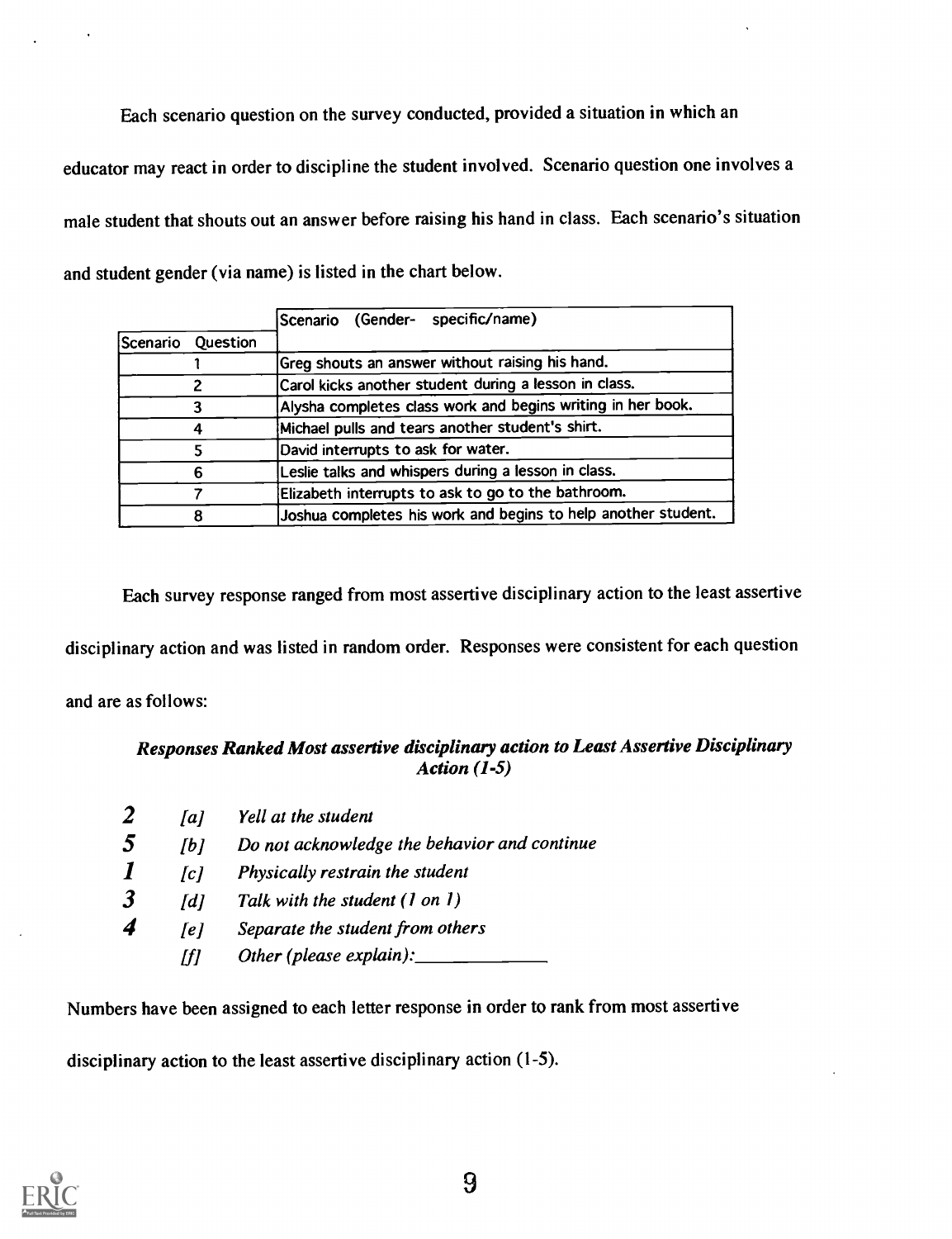#### What the Survey Showed

The bar graphs below explain the trends found throughout the survey in participants' responses regarding gender differences in disciplinary approaches. Of the eight behavioral scenario questions, four scenarios pertained to female students. Listed along the x-axis of this graph, are all the possible letter responses for the survey. The y-axis depicts the percentage of teacher participants (male and female).

In this graph we can see that 25% of the male teachers and 30% of female teachers responded [b] Do not acknowledge the behavior toward female students. We can also see that 50% of the male teachers and 60% of the female teachers as a disciplinary response toward girls, selected choice [d] Talk with the student (1 on 1); while no teachers selected choices [a] Yell at the student, or  $[c]$  Physically restrain the student.

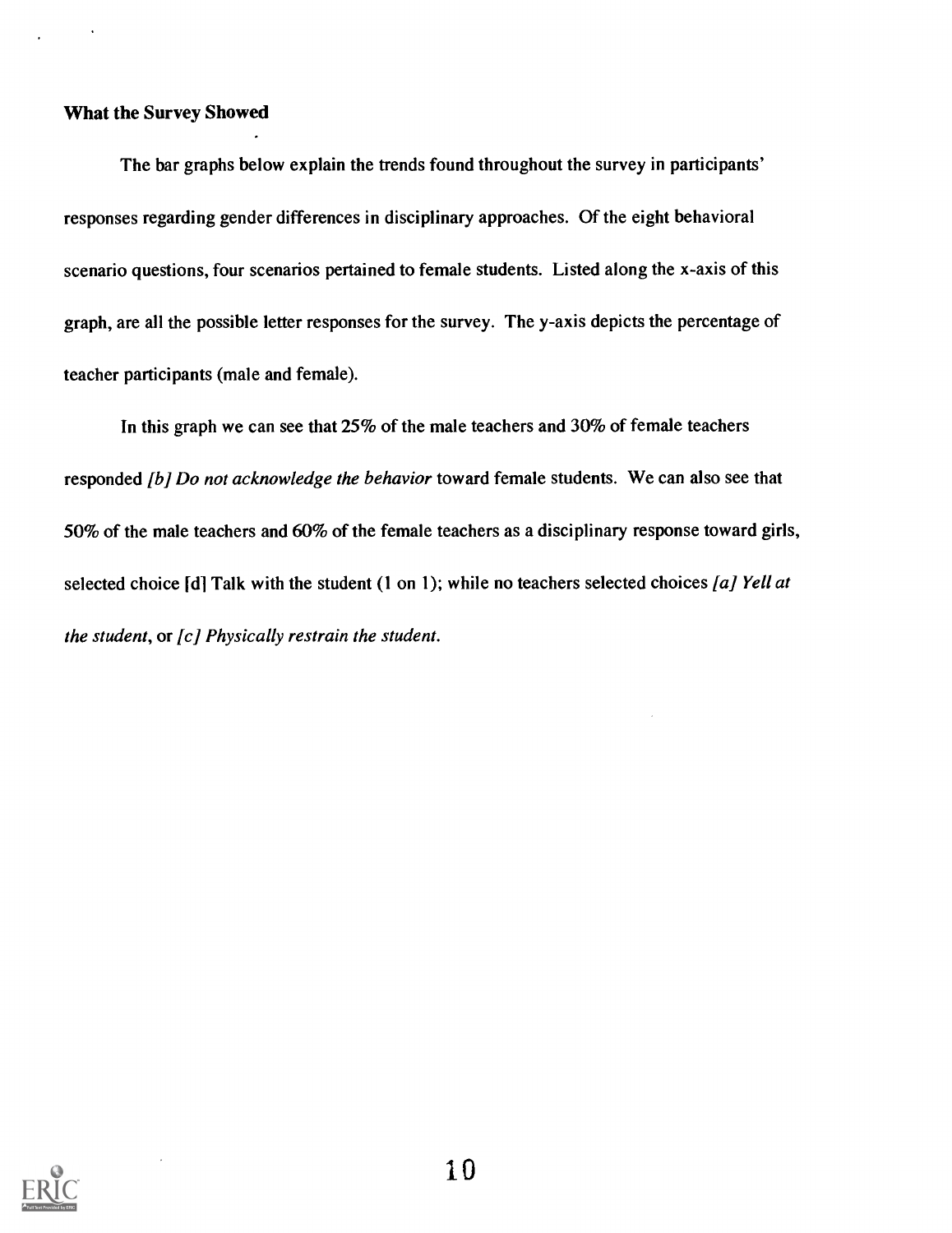#### Male and Female Survey Responses to Female Students



Male and Female Survey Responses to Male Students



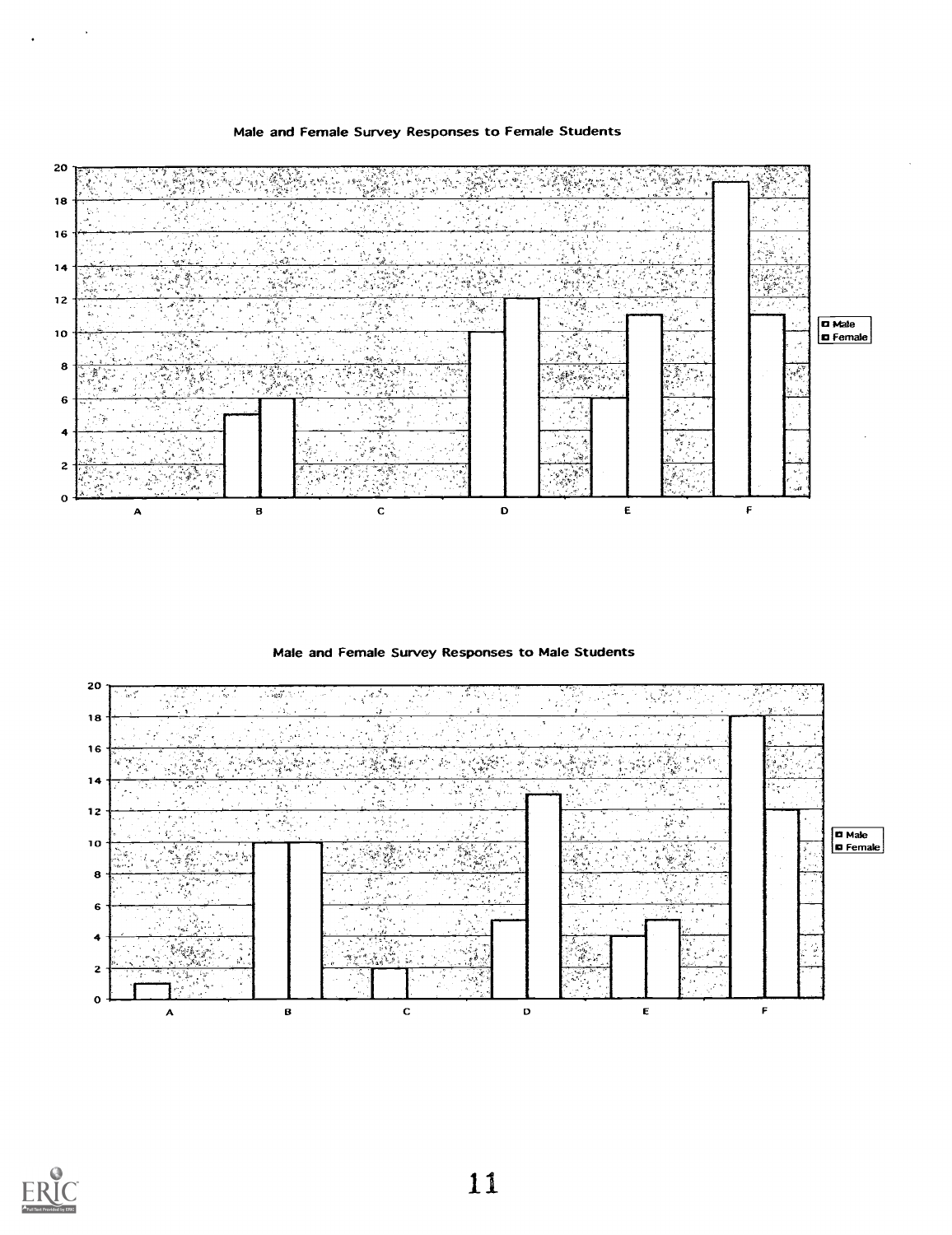Similar to the previous graph, this bar graph represents the responses toward the four behavioral scenario questions that pertained to male students. When comparing the two graphs, we can see that no male or female teachers selected choice  $[a]$  Yell at the student when responding to girls in class; however, 5% of the male teachers selected  $\alpha$  when disciplining boys. We can also see that while 25% of the male teachers and 30% of female teachers responded [b] Do not acknowledge the behavior toward female students; 50% male and 50% female teachers responded  $[b]$  when disciplining male students. With regard to choice  $[c]$ Physically restrain the student, no male or female teachers selected this choice as a response to girls, 10% of the male teachers selected this choice toward boys. When looking to the male students' graph, we can see that 25% of male teachers and 65% of female teachers selected choice  $[d]$ . Choice  $[e]$  involved separating the student from others as a disciplinary measure. For female students, 30% of male teachers and 55% of female teachers chose  $[e]$ . When responding to male students, 20% male teachers and 25% female teachers chose to separate boys from others.

Choice [f] Other included a variety of answers from both male and female survey participants. Some teachers combined other choices and explained why they felt that way, while others explained their rules and regulations regarding situations such as bathroom breaks in class. Some educators explained the regulations they must follow according to individual school policies. On the female student graph, we see 95% male teachers and 55% female teachers opted for choice  $[f]$ . On the male student graph, 90% male and 60% female teachers selected  $[f]$ .

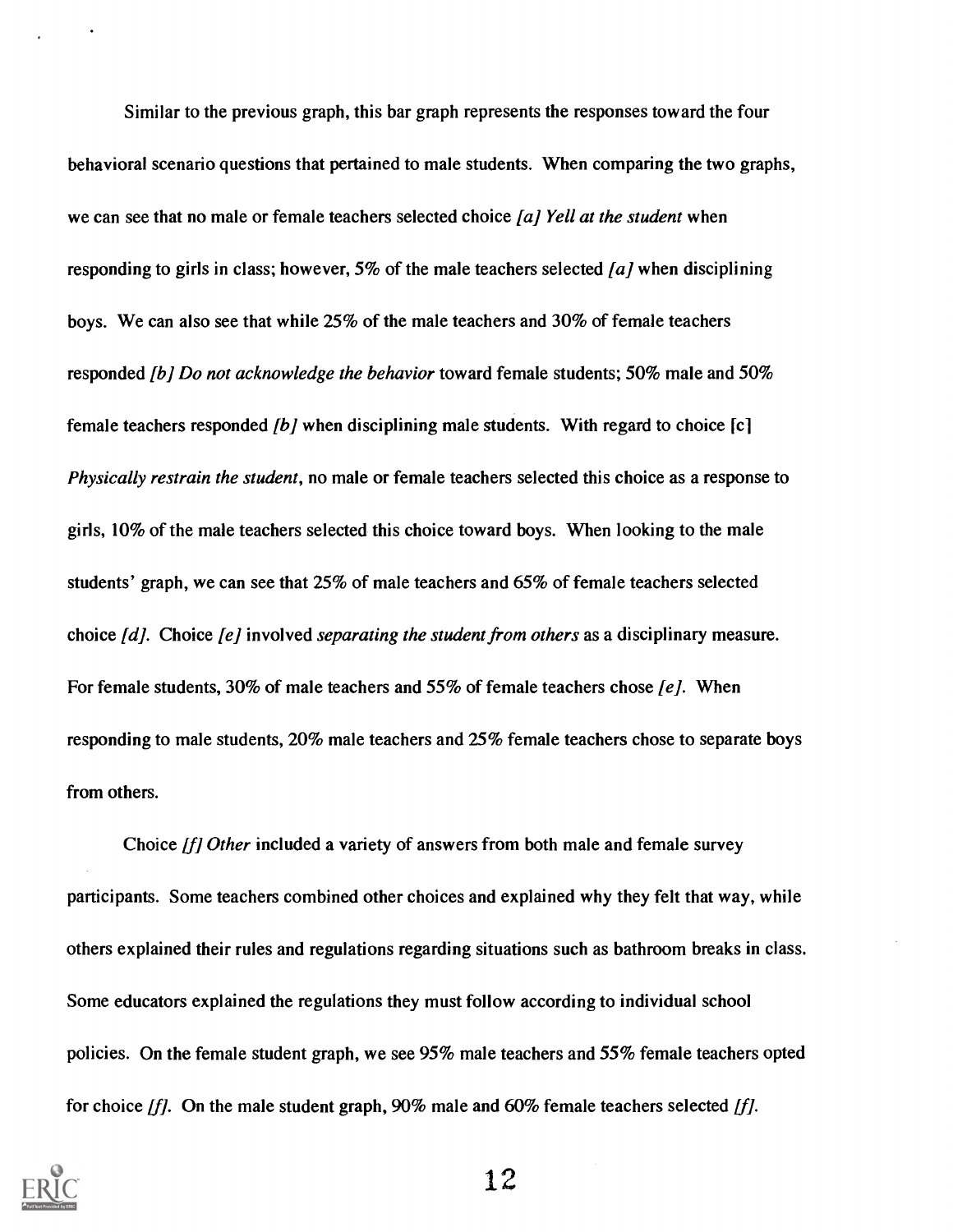#### Patterns and Trends

When responding to the scenarios involving female elementary students, none of the male and female teachers selected [a] Yell at the student or [c] Physically restrain the student.

When responding to the scenarios involving male elementary students, 5% of the male teachers selected [a] Yell at the student. Two male teachers responded [c] Physically restrain the student as their responses. These responses are ranked as the two most assertive responses for disciplinary action. None of the female teachers selected these two choices as their response for any of the scenario questions involving male students.

The least assertive choice in the ranking is [b] Do not acknowledge the behavior and continue. One trend that is seen with regard to this choice is the amount of male and female teachers that selected this disciplinary action as their response toward male students as compared to female students. As stated, 50% of the male teachers and 50% of female teachers selected not to acknowledge the male students' behavior and continue their lesson or routine. In response to female students, only 25% male teachers and 30% female teachers selected this choice. This information leads the reader to understand that these particular educators choose to ignore boys' behavior more so than that of girls. The male teachers selected  $\text{Id}$  Talk with the student (1 on1) with female students more often than with male students. Female educators selected this choice with similar frequency for both genders of students. More female students were disciplined by separating from others [e], than male students by both male and female teachers. Through this data, it seems that boys' discipline is not dealt with as immediately as the discipline of girls

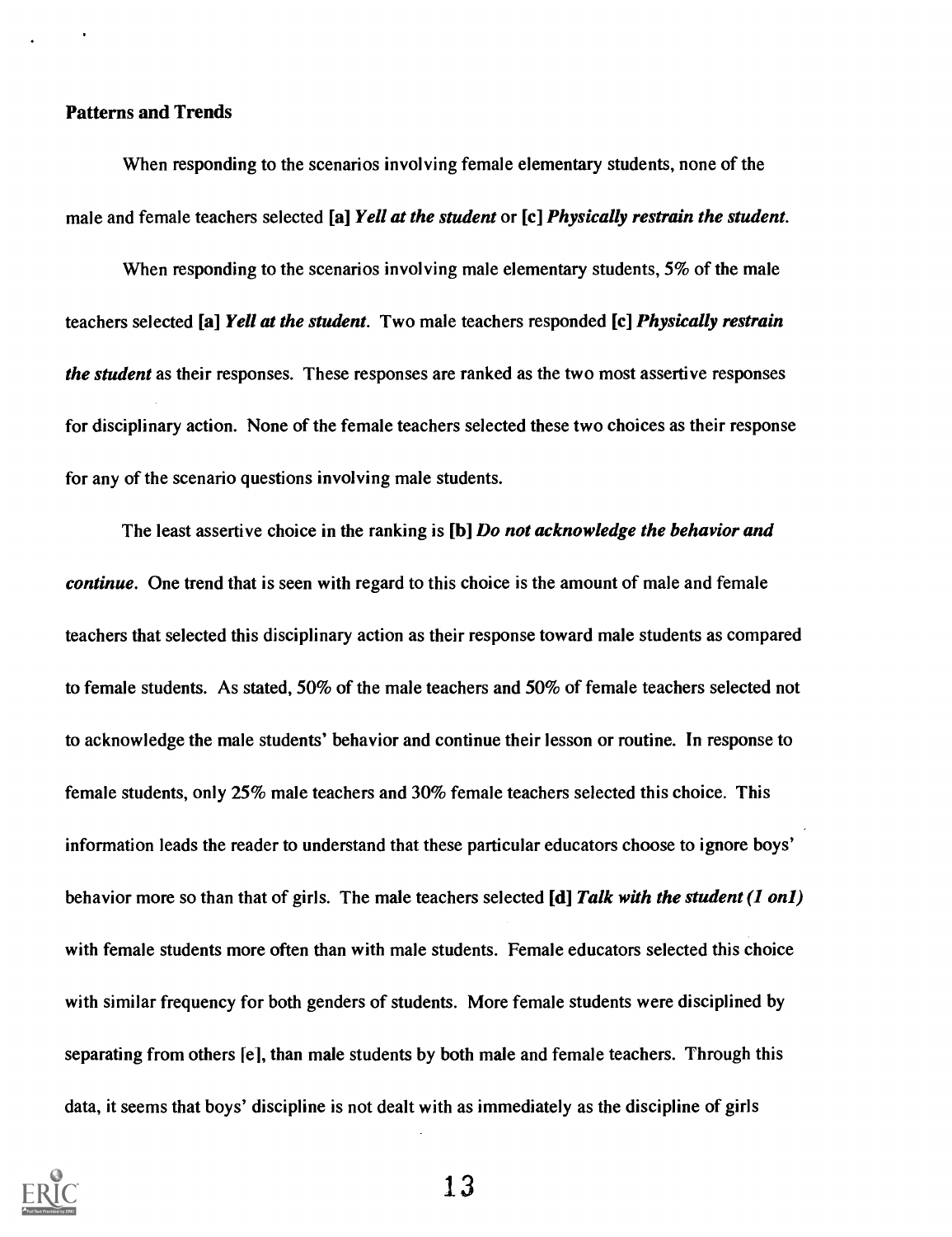during a disciplinary scenario. The male students are more often not acknowledged until the behavior becomes aggressive. In the instance of aggression, such as in scenario question #4 in which Michael pulls and tears another student's shirt, 5% of the male educators chose the most aggressive disciplinary action of physically restraining the male student.

It has been demonstrated that although many similarities were found between female and male educators' discipline responses, male teachers were more likely to select a more aggressive disciplinary approach toward boys. More of both the female and male teachers opted to not acknowledge boys' behavior than that of girls' when the child's behavior was not aggressive. Female teachers were slightly more consistent with their disciplinary responses for both boys and girls.

#### **Conclusion**

The variety of methods that may be used to discipline a student when deemed necessary by an educator often depends on the situation, offense committed by the child, and perception of the offense by the adult, the outcome of discipline may vary greatly. Each educator has different perceptions of students based on prior experiences. The dynamics of a class or school as a whole, may also play a large role in the ways an educator implements discipline as seen in the large amount of survey participants that selected option [f] Other.

The situations with young children, in which educators often find themselves, may or may not require a form of discipline implemented. The ways in which discipline is implemented for both male students and female students is the topic at hand, one that requires more attention

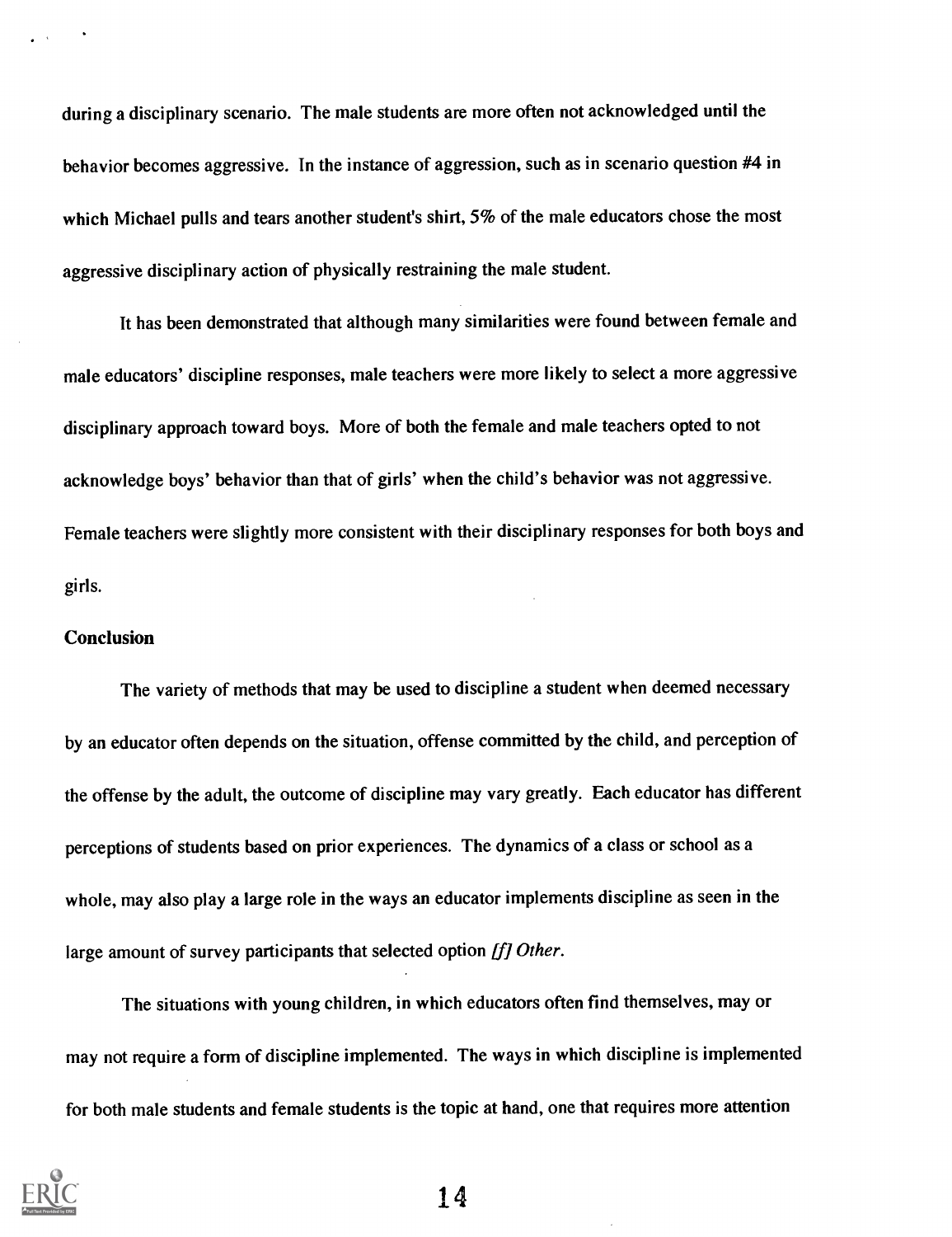and consistency. As Lasonen suggested, "Teachers and administrators might need retraining in more gender-equitable teaching" (Lasonen, 1991, p. 7).

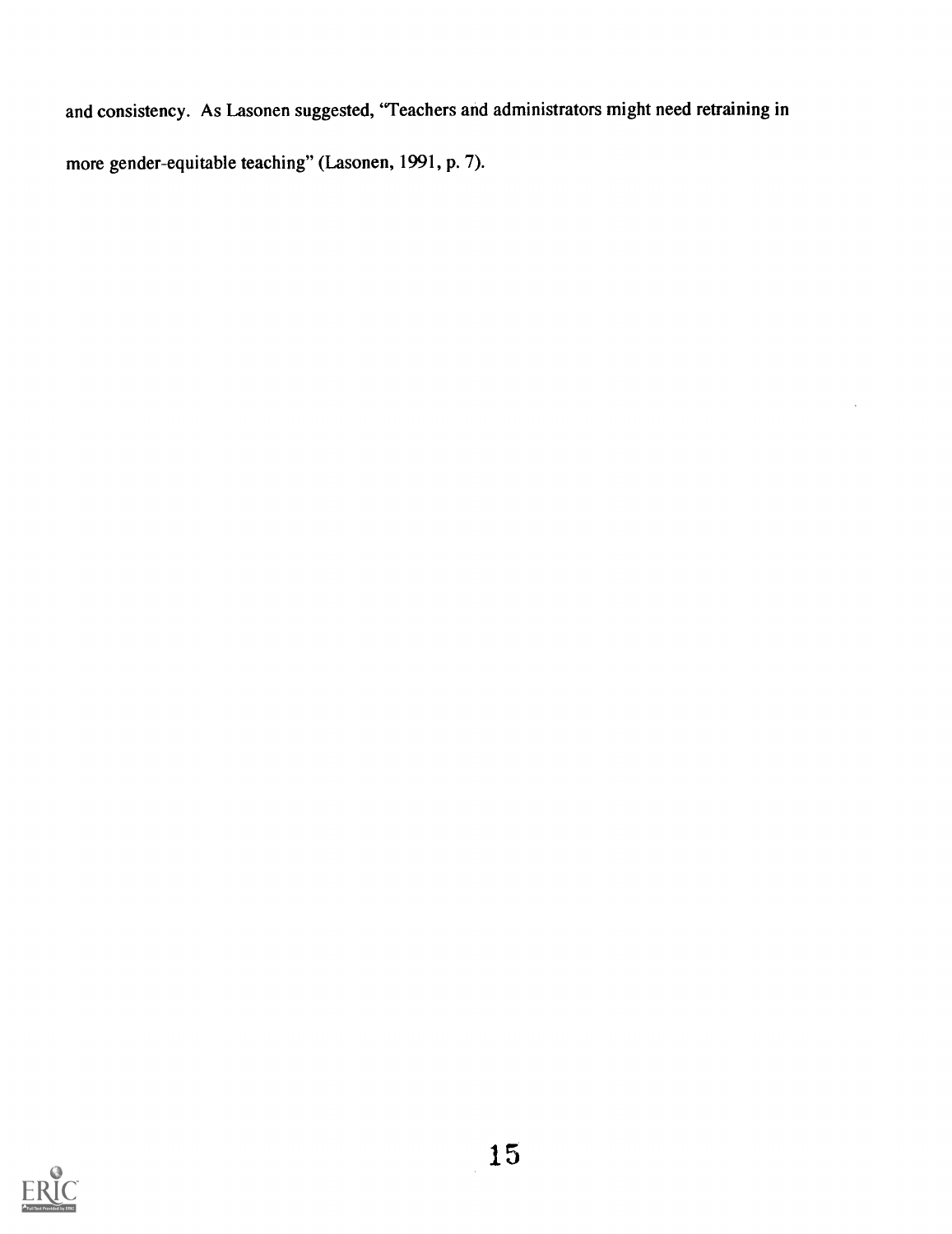# Reference List

De Vries, R., & Zan, B. (1994). Moral Classrooms, Moral Children Creating a Constructivist Atmosphere in Early Education. New York: Teachers College Press.

Gold, D., & Reis, M. (1978). Do Male Teachers in the Early School Years Make a Difference? A Review of Literature. Quebec: Quebec Dept. of Education.

Lasonen, J. (1991). Finnish Comprehensive Vocational Institute Teachers' Gender-Role Attitudes. Los Angeles, CA: Eric Information Analysis Products.

Merriam-Webster's collegiate dictionary  $(10<sup>th</sup>$  ed.). (1993). Springfield, MA: Merriam-Webster.

Papatheodorou, T., & Ramasut, A. (1993). Teachers' Attitudes toward Childrens' Behaviour Problems in Nursery Classes in Greece. England, UK: International Early Years Conference.

Singh, M. (1998). Gender Issues in the Language Arts Classroom. Washington, DC: Eric Information Analysis Products.

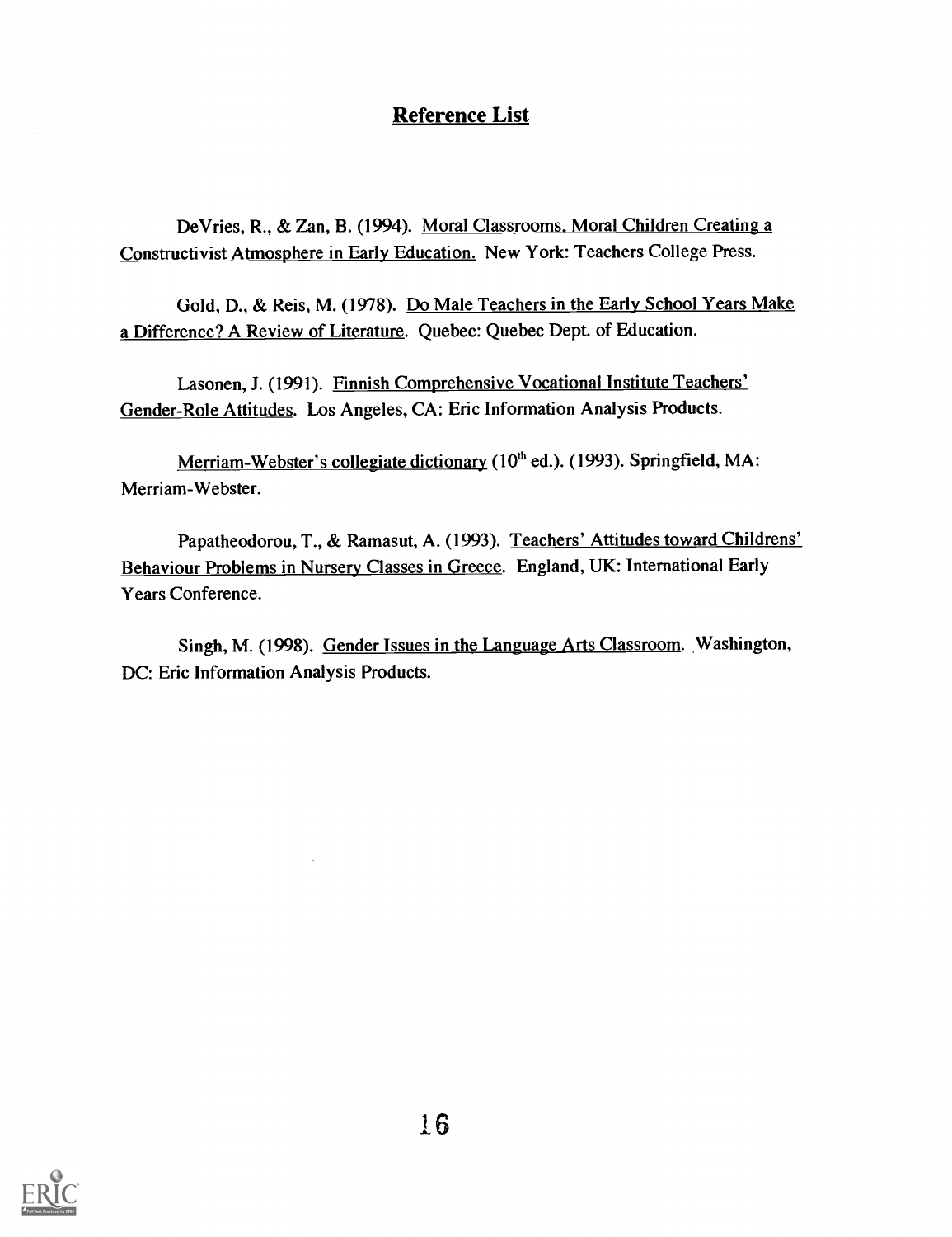

U.S. Department of Education Office of Educational Research and Improvement (OERI) Educational Resources information Center (ERIC)



REPRODUCTION RELEASE

(Specific Document)

# **I. DOCUMENT IDENTIFICATION:**

| 1919.1                                             |                   |
|----------------------------------------------------|-------------------|
|                                                    | 10 <sub>o</sub>   |
| Corporate Source:                                  | Publication Date: |
|                                                    |                   |
| Author(s):                                         | ************      |
| itender<br>Differences in Disciplinary Approaches' |                   |
| Title:                                             |                   |

### 11. REPRODUCTION RELEASE:

In order to disseminate as widely as possible timely and significant materials of interest to the educational community, documents announced<br>in the monthly abstract journal of the ERIC system, *Resources in Education* (RIE

If permission is granted to reproduce and disseminate the identified document, please CHECK ONE of the following two options and sign at the bottom of the page.

|                                                                                                                               | The sample sticker shown below will be<br>affixed to all Level 1 documents                                                                                                                                                                                                                                                                                                                                                                                                                                                  | The sample sticker shown below will be<br>affixed to all Level 2 documents                                                                         |                                                                                                                                                |
|-------------------------------------------------------------------------------------------------------------------------------|-----------------------------------------------------------------------------------------------------------------------------------------------------------------------------------------------------------------------------------------------------------------------------------------------------------------------------------------------------------------------------------------------------------------------------------------------------------------------------------------------------------------------------|----------------------------------------------------------------------------------------------------------------------------------------------------|------------------------------------------------------------------------------------------------------------------------------------------------|
| Check here<br>For Level 1 Release:<br>Permitting reproduction in<br>microfiche (4° x 6° film) or<br>other ERIC archival media | PERMISSION TO REPRODUCE AND<br>DISSEMINATE THIS MATERIAL<br>HAS BEEN GRANTED BY<br>TO THE EDUCATIONAL RESOURCES                                                                                                                                                                                                                                                                                                                                                                                                             | PERMISSION TO REPRODUCE AND<br><b>DISSEMINATE THIS</b><br>MATERIAL IN OTHER THAN PAPER<br>COPY HAS BEEN GRANTED BY<br>TO THE EDUCATIONAL RESOURCES | Check here<br>For Level 2 Release:<br>Permitting reproduction in<br>microfiche $(4^* \times 6^* \text{ film})$ or<br>other ERIC archival media |
| (e.g., electronic or optical)<br>and paper copy.                                                                              | INFORMATION CENTER (ERIC)                                                                                                                                                                                                                                                                                                                                                                                                                                                                                                   | <b>INFORMATION CENTER (ERIC)</b>                                                                                                                   | (e.g., electronic or optical),<br>but not in paper copy.                                                                                       |
|                                                                                                                               | Level 1                                                                                                                                                                                                                                                                                                                                                                                                                                                                                                                     | Level 2                                                                                                                                            |                                                                                                                                                |
|                                                                                                                               |                                                                                                                                                                                                                                                                                                                                                                                                                                                                                                                             |                                                                                                                                                    |                                                                                                                                                |
|                                                                                                                               | Documents will be processed as indicated provided reproduction quality permits. If permission<br>to reproduce is granted, but neither box is checked, documents will be processed at Level 1.                                                                                                                                                                                                                                                                                                                               |                                                                                                                                                    |                                                                                                                                                |
|                                                                                                                               | "I hereby grant to the Educational Resources Information Center (ERIC) nonexclusive permission to reproduce and disseminate<br>this document as indicated above. Reproduction from the ERIC microfiche or electronic/optical media by persons other than<br>ERIC employees and its system contractors requires permission from the copyright holder. Exception is made for non-profit<br>reproduction by libraries and other service agencies to satisfy information needs of educators in response to discrete inquiries." |                                                                                                                                                    |                                                                                                                                                |
| Sign<br>Signature:                                                                                                            |                                                                                                                                                                                                                                                                                                                                                                                                                                                                                                                             |                                                                                                                                                    |                                                                                                                                                |
| here $\rightarrow$                                                                                                            |                                                                                                                                                                                                                                                                                                                                                                                                                                                                                                                             | Printed Name/Position/Title:                                                                                                                       |                                                                                                                                                |
| please                                                                                                                        |                                                                                                                                                                                                                                                                                                                                                                                                                                                                                                                             | NIXALIZ RODRIGUEZ                                                                                                                                  |                                                                                                                                                |
| Organization/Address:<br>$\beta$ ronx, $N$                                                                                    | ellow Avenue                                                                                                                                                                                                                                                                                                                                                                                                                                                                                                                | Telephone:<br>FAX.<br>$917862 - 7827$                                                                                                              |                                                                                                                                                |

 $n$ ixieb@mac.com 5/16/02